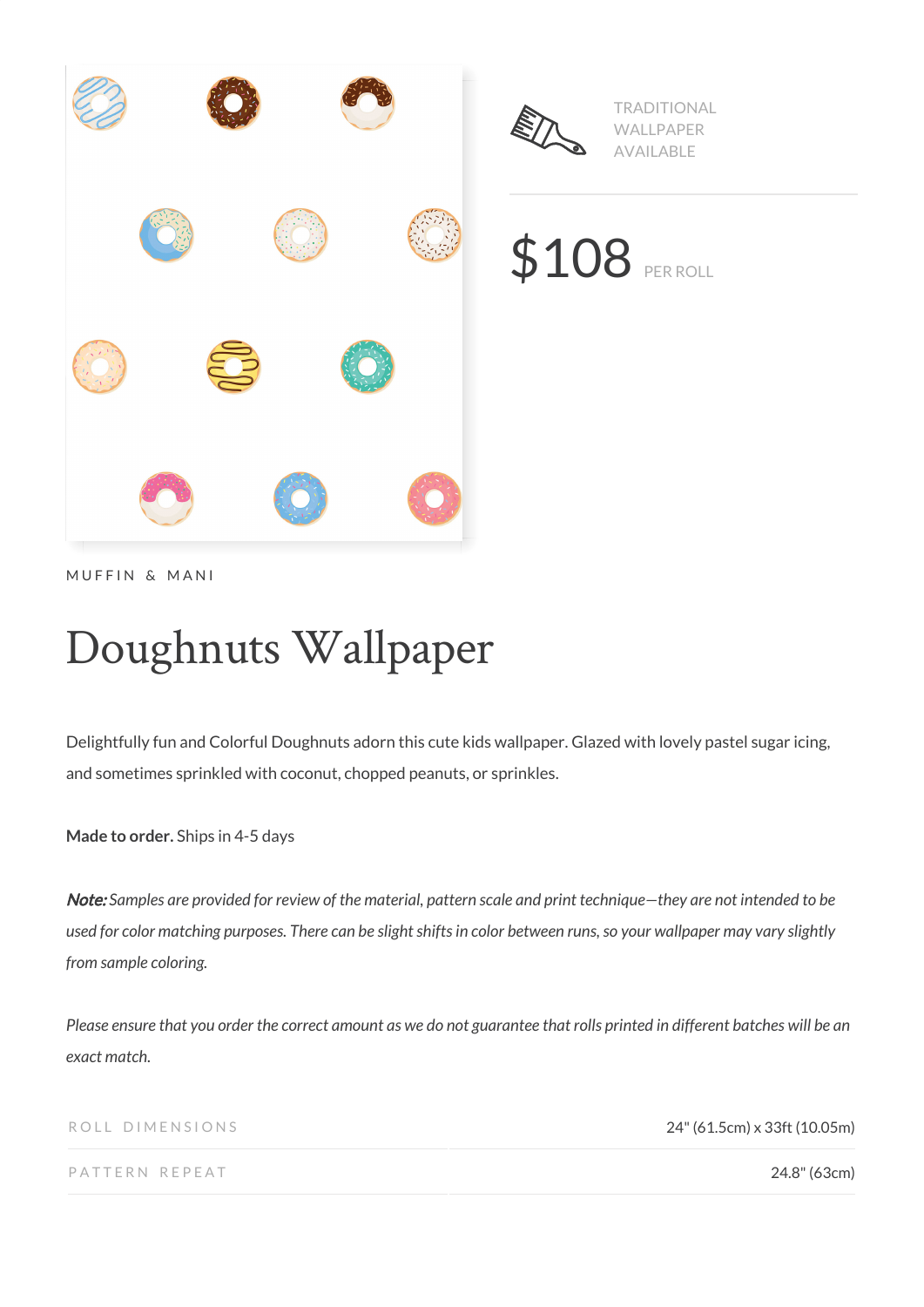| PATTERN MATCH<br><b>FINISH</b> |                        |                | <b>Straight Match</b><br>Pre-trimmed Butt Join |            |                       |
|--------------------------------|------------------------|----------------|------------------------------------------------|------------|-----------------------|
|                                |                        |                |                                                |            |                       |
| USAGE                          |                        |                |                                                |            | Domestic & Commercial |
| Ħ.                             |                        | $\blacksquare$ |                                                | ┞┛         |                       |
| DOMESTIC &<br>COMMERCIAL       | GOOD LIGHT<br>FASTNESS | PASTE THE WALL | STRAIGHT<br>MATCH                              | STRIPPABLE | WASHABLE              |

#### MUFFIN & MANI

Welcome to the home of gorgeousness. The adorable Muffin & Mani range of wallpapers are perfect for nurseries to teenage rooms. Appealing to both boys and girls with the inclusion of space, sea, trucks, hearts and everyones childhood favorite animal themed wallpapers.

#### ADDITIONAL INFORMATION

At Milton & King we have an exclusive range of children's wallpapers for you to choose from whether you're decorating your nursery, playroom, or your teenagers bedroom we have a wallpaper to suit your style and budget! With more than 500 wallpapers, we are bound to have the kids wallpaper you have been looking for.

# **Non-woven wallpaper advantages**

The most user-friendly wallpaper on the market.

Sourced from FSC Certified Forests and printed with water-based ink. Milton & King's wallpapers are of the highest quality, are environmentally friendly, and totally 100% vinyl-free.

Breathable – These high quality wallpapers are breathable, helping them endure mould and mildew conditions. Thus, perfect to decorate bathrooms, kitchens and laundries.

Paste-The-Wall – Made from both natural and non-porous synthetic fibres. These non-woven wallpapers will not absorb moisture from the adhesive. Simply apply the paste directly to the wall. The paper will not expand or contract with no booking time required.